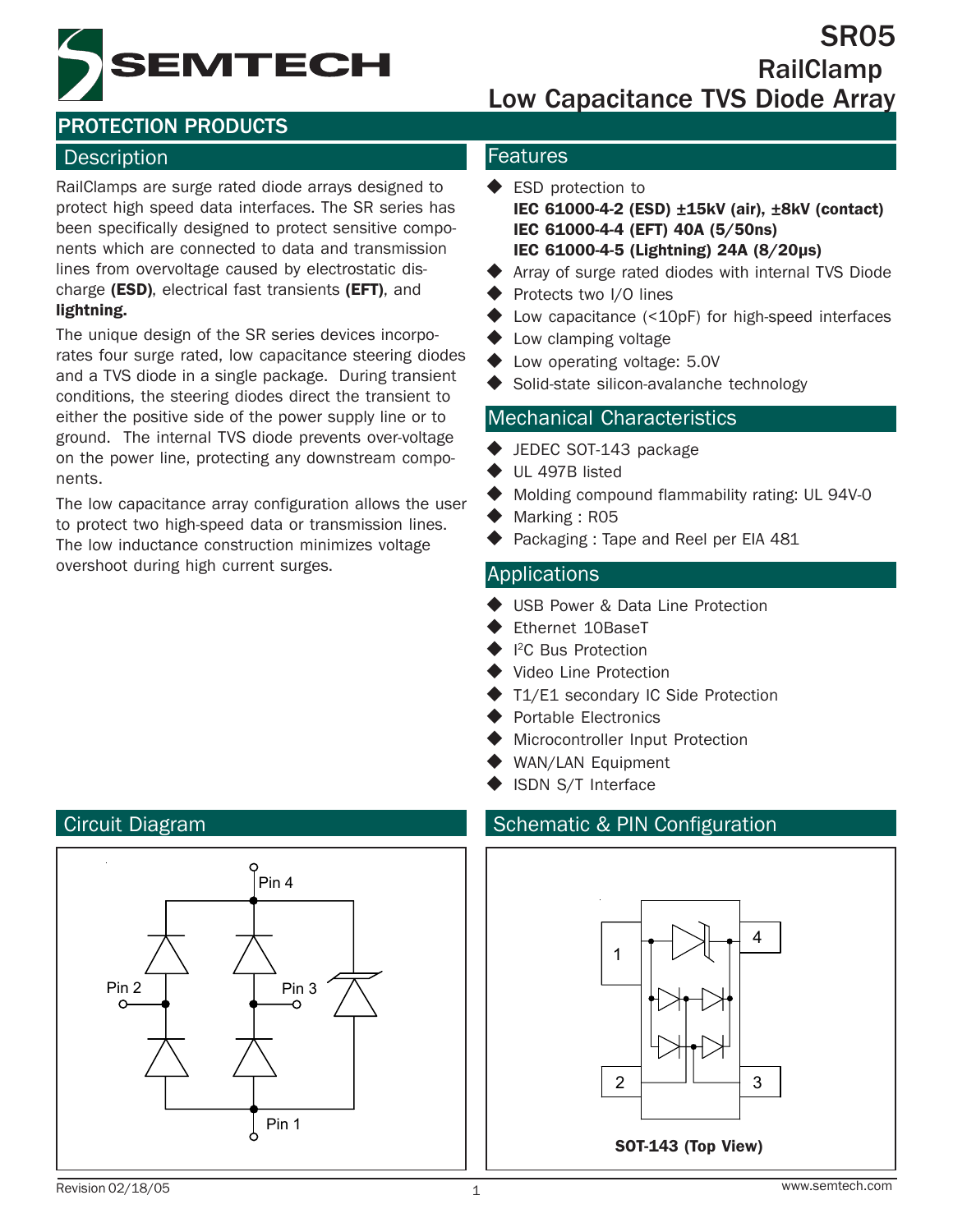

## Absolute Maximum Rating

| <b>Rating</b>                                 | <b>Symbol</b>   | <b>Value</b>    | <b>Units</b> |
|-----------------------------------------------|-----------------|-----------------|--------------|
| Peak Pulse Power ( $tp = 8/20\mu s$ )         | $P_{\rm pk}$    | 500             | Watts        |
| Peak Pulse Current ( $tp = 8/20\mu s$ )       | "PP             | 25              | A            |
| Peak Forward Voltage ( $IF = 1A$ , tp=8/20µs) | $V_{\text{FP}}$ | 1.5             |              |
| Lead Soldering Temperature                    |                 | 260 (10 sec.)   | °C           |
| <b>Operating Temperature</b>                  |                 | $-55$ to $+125$ | $^{\circ}$ C |
| Storage Temperature                           | STG             | $-55$ to $+150$ | °C           |

## Electrical Characteristics

| <b>SR05</b>               |                 |                                                           |                |                |                |              |  |
|---------------------------|-----------------|-----------------------------------------------------------|----------------|----------------|----------------|--------------|--|
| <b>Parameter</b>          | <b>Symbol</b>   | <b>Conditions</b>                                         | <b>Minimum</b> | <b>Typical</b> | <b>Maximum</b> | <b>Units</b> |  |
| Reverse Stand-Off Voltage | $V_{RWM}$       |                                                           |                |                | 5              | $\vee$       |  |
| Reverse Breakdown Voltage | $\rm V_{_{BR}}$ | $I_t = 1mA$                                               | 6              |                |                | $\vee$       |  |
| Reverse Leakage Current   | $I_R$           | $V_{RWM} = 5V, T=25 °C$                                   |                |                | 5              | μA           |  |
| <b>Clamping Voltage</b>   | $V_c$           | $I_{\text{pp}} = 1A$ , tp = 8/20µs                        |                |                | 9.8            | $\vee$       |  |
| <b>Clamping Voltage</b>   | $V_c$           | $I_{\text{pp}} = 10A$ , tp = 8/20µs                       |                |                | 12             | V            |  |
| <b>Clamping Voltage</b>   | $V_c$           | $I_{\text{op}}$ = 25A, tp = 8/20µs                        |                |                | 20             | V            |  |
| Junction Capacitance      | $C_i$           | Between I/O pins and<br>Ground<br>$V_p = 0V$ , $f = 1MHz$ |                | 6              | 10             | pF           |  |
|                           |                 | Between I/O pins<br>$VR = 0V$ , f = 1MHz                  |                | 3              |                | pF           |  |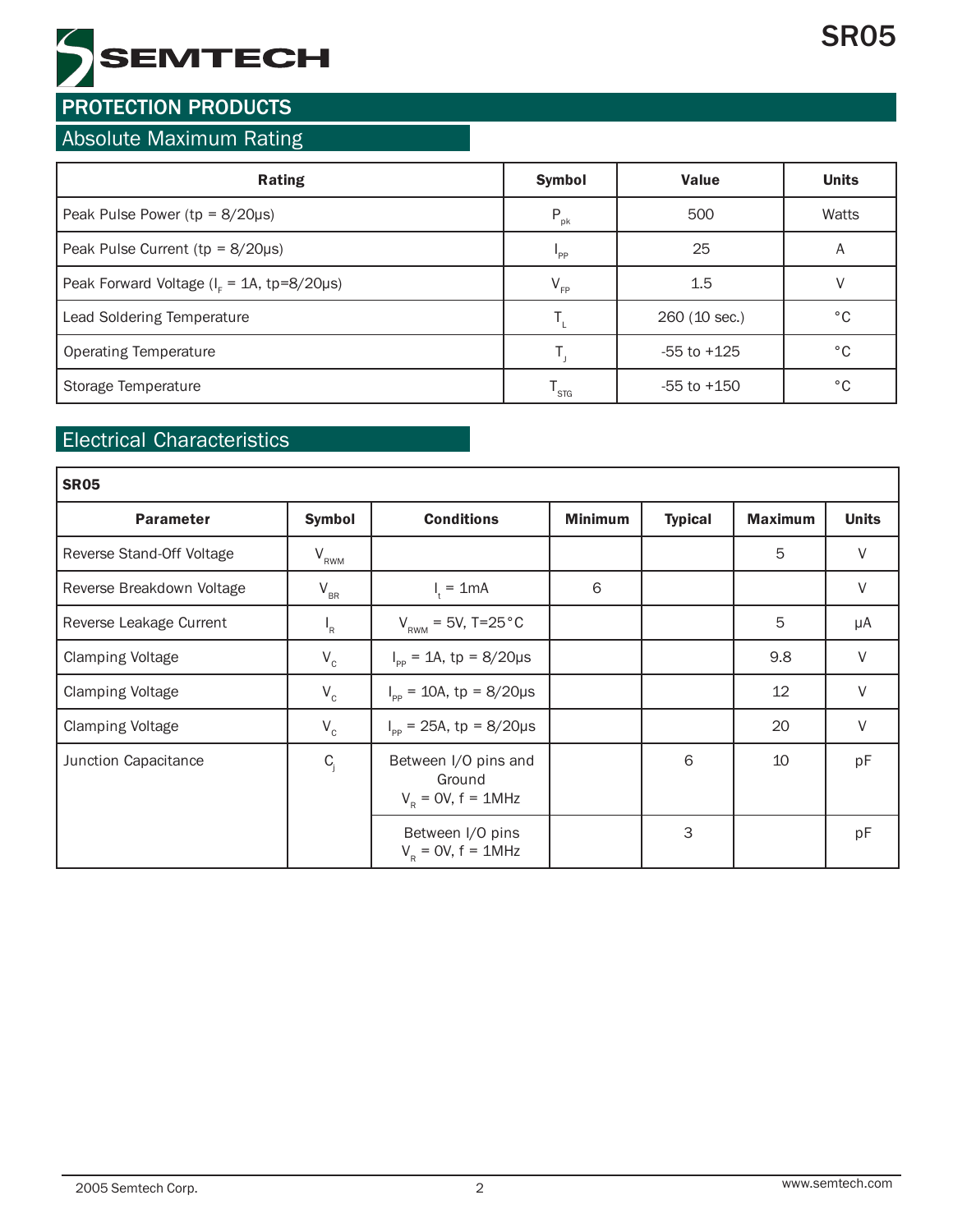

## Typical Characteristics

#### Non-Repetitive Peak Pulse Power vs. Pulse Time **Power Derating Curve**







Forward Voltage vs. Forward Current Capacitance vs. Reverse Voltage



110 100 90 % of Rated Power or  $\nmid_{P}$ % of Rated Power or  $\nu$ 80 70 60 50 40 30 20 10 0 0 25 50 75 100 125 150 Ambient Temperature - T<sub>A</sub> (°C)

Clamping Voltage vs. Peak Pulse Current



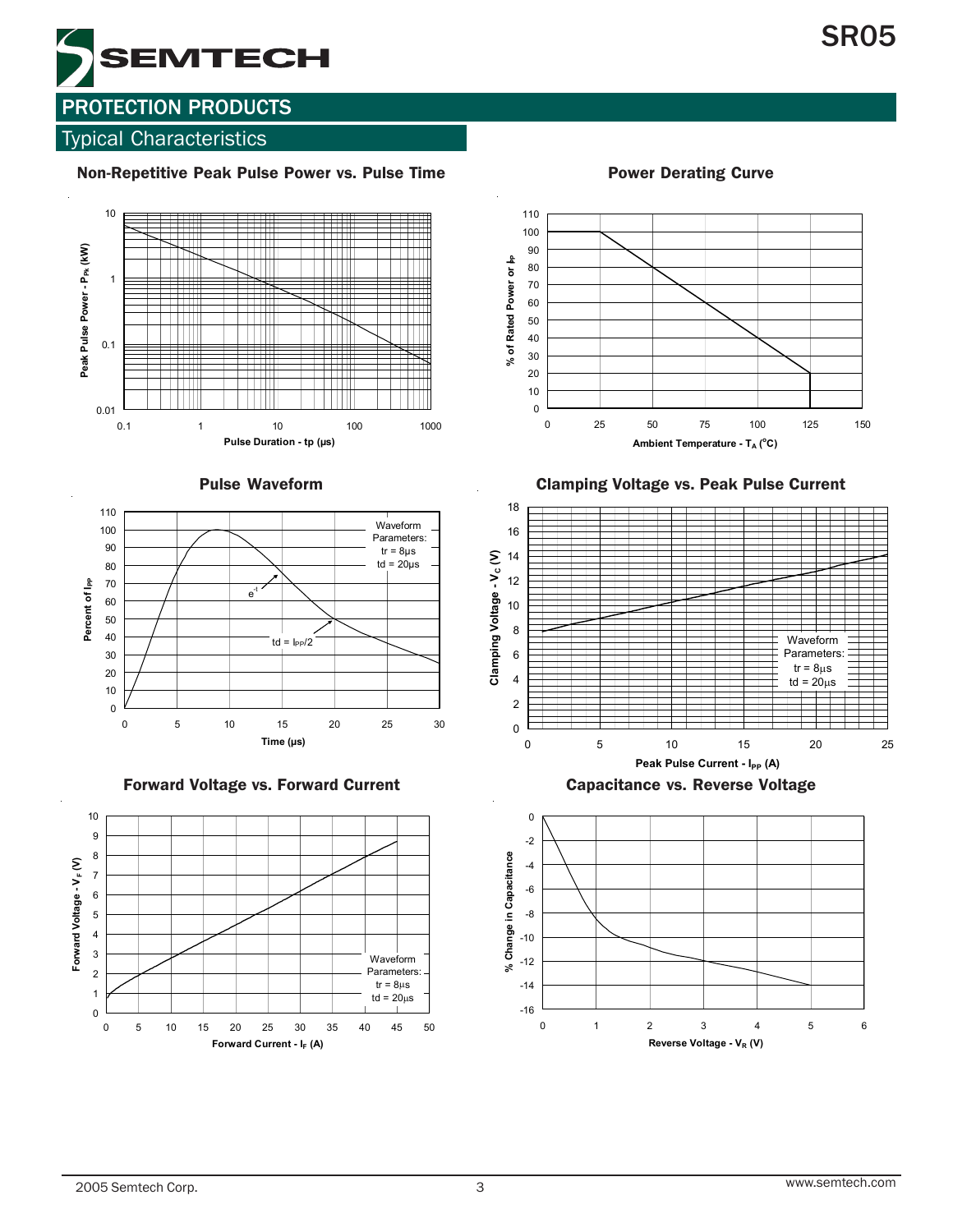

## Applications Information

#### Device Connection Options for Protection of Two High-Speed Data Lines

The SR05 TVS is designed to protect two data lines from transient over-voltages by clamping them to a fixed reference. When the voltage on the protected line exceeds the reference voltage (plus diode  $\mathsf{V}_{_{\mathsf{F}}})$  the steering diodes are forward biased, conducting the transient current away from the sensitive circuitry. Data lines are connected at pins 2 and 3. The negative reference (REF1) is connected at pin 1. This pin should be connected directly to a ground plane on the board for best results. The path length is kept as short as possible to minimize parasitic inductance. The positive reference (REF2) is connected at pin 4. The options for connecting the positive reference are as follows:

- 1. To protect data lines and the power line, connect pin 4 directly to the positive supply rail  $(V_{cc})$ . In this configuration the data lines are referenced to the supply voltage. The internal TVS diode prevents over-voltage on the supply rail.
- 2. The SR05 can be isolated from the power supply by adding a series resistor between pin 4 and  $V_{\text{cc}}$ . A value of 10kΩ is recommended. The internal TVS and steering diodes remain biased, providing the advantage of lower capacitance.
- 3. In applications where no positive supply reference is available, or complete supply isolation is desired, the internal TVS may be used as the reference. In this case, pin 4 is not connected. The steering diodes will begin to conduct when the voltage on the protected line exceeds the working voltage of the TVS (plus one diode drop).

#### ESD Protection With RailClamps

RailClamps are optimized for ESD protection using the rail-to-rail topology. Along with good board layout, these devices virtually eliminate the disadvantages of using discrete components to implement this topology. Consider the situation shown in Figure 1 where discrete diodes or diode arrays are configured for rail-torail protection on a high speed line. During positive duration ESD events, the top diode will be forward biased when the voltage on the protected line exceeds the reference voltage plus the  $\mathsf{V}_{_{\mathsf{F}}}$  drop of the diode.

#### Data Line and Power Supply Protection Using Vcc as reference



#### Data Line Protection with Bias and Power Supply Isolation Resistor



#### Data Line Protection Using Internal TVS Diode as Reference



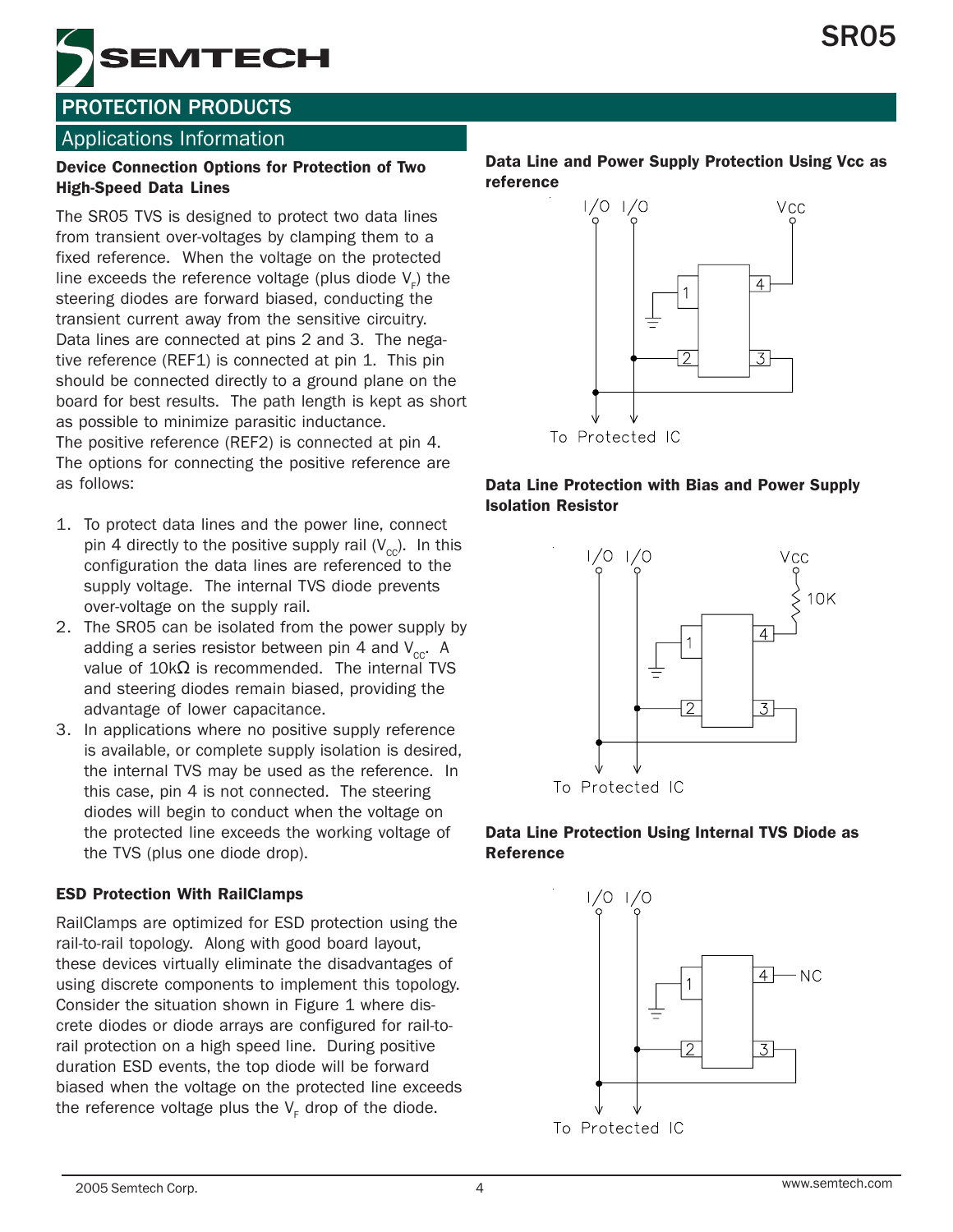

#### Applications Information *(continued)*

For negative events, the bottom diode will be biased when the voltage exceeds the  $\mathsf{V}_{_{\mathsf{F}}}$  of the diode.  $\,$  At first approximation, the clamping voltage due to the characteristics of the protection diodes is given by:

$$
V_c = V_{cc} + V_F
$$
 (for positive duration pulses)  
 
$$
V_c = -V_F
$$
 (for negative duration pulses)

However, for fast rise time transient events, the effects of parasitic inductance must also be considered as shown in Figure 2. Therefore, the actual clamping voltage seen by the protected circuit will be:

 $V_c = V_{cc} + V_F + L_p \text{ di}_{ESD}/\text{dt}$  (for positive duration pulses)  $V_c = -V_F - L_G \, di_{ESD}/dt$  (for negative duration pulses)

ESD current reaches a peak amplitude of 30A in 1ns for a level 4 ESD contact discharge per IEC 61000-4-2. Therefore, the voltage overshoot due to 1nH of series inductance is:

$$
V = L_p \text{ di}_{ESD}/dt = 1X10^9 (30 / 1X10^9) = 30V
$$

Example:

Consider a  $V_{\text{cc}}$  = 5V, a typical V<sub>F</sub> of 30V (at 30A) for the steering diode and a series trace inductance of 10nH. The clamping voltage seen by the protected IC for a positive 8kV (30A) ESD pulse will be:

 $V_c = 5V + 30V + (10nH X 30V/nH) = 335V$ 

This does not take into account that the ESD current is directed into the supply rail, potentially damaging any components that are attached to that rail. Also note that it is not uncommon for the  $\mathsf{V}_\mathsf{F}$  of discrete diodes to exceed the damage threshold of the protected IC. This is due to the relatively small junction area of typical discrete components. It is also possible that the power dissipation capability of the discrete diode will be exceeded, thus destroying the device.

The RailClamp is designed to overcome the inherent disadvantages of using discrete signal diodes for ESD suppression. The RailClamp's integrated TVS diode helps to mitigate the effects of parasitic inductance in



#### Figure 1 - "Rail-To-Rail" Protection Topology (First Approximation) (First Approximation)



#### Figure 2 - The Effects of Parasitic Inductance When Using Discrete Components to Implement Rail-To-Rail Protection



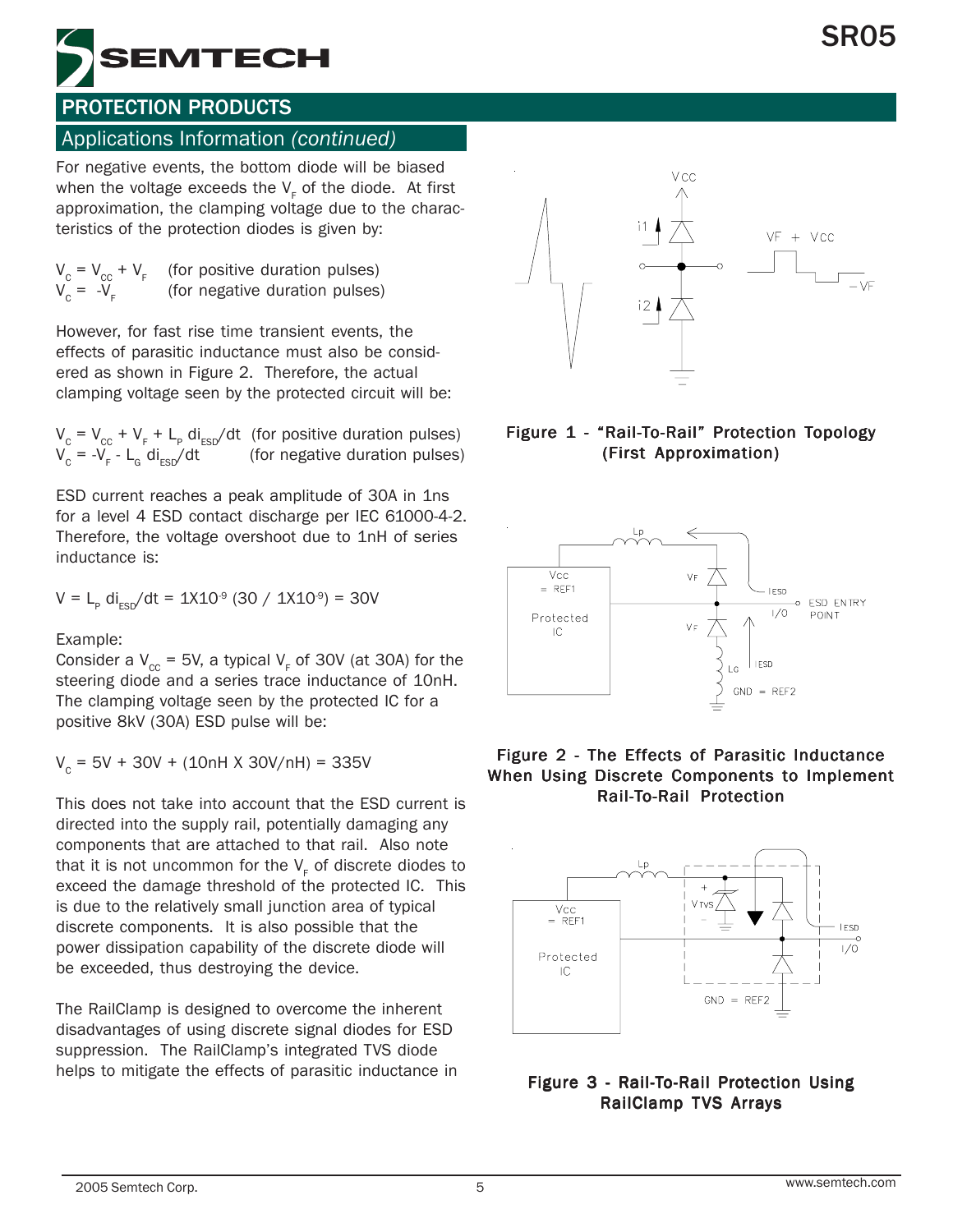

### Applications Information *(continued)*

the power supply connection. During an ESD event, the current will be directed through the integrated TVS diode to ground. The total clamping voltage seen by the protected IC due to this path will be:

$$
V_{\rm c} = V_{\rm F(RailClamp)} + V_{\rm TVS}
$$

This is given in the data sheet as the rated clamping voltage of the device. For a SR05 the typical clamping voltage is  $\leq 16V$  at  $I_{\text{pp}}$ =30A. The diodes internal to the RailClamp are low capacitance, fast switching devices that are rated to handle transient currents and maintain excellent forward voltage characteristics.

#### Universal Serial Bus ESD Protection

The figure below illustrates how to use the SR05 to protect one upstream USB port and the SRDA05-4 to protect two downstream USB ports. When the voltage on the data lines exceed the bus voltage (plus one diode drop), the internal rectifiers are forward biased conducting the transient current away from the protected controller chip. The TVS diode directs the surge to ground. The TVS diode also acts to suppress ESD strikes directly on the voltage bus. Thus, both power and data pins are protected with a single device. Reference Semtech application note SI96-18 for further information.

#### Matte Tin Lead Finish

Matte tin has become the industry standard lead-free replacement for SnPb lead finishes. A matte tin finish is composed of 100% tin solder with large grains. Since the solder volume on the leads is small compared to the solder paste volume that is placed on the land pattern of the PCB, the reflow profile will be determined by the requirements of the solder paste. Therefore, these devices are compatible with both lead-free and SnPb assembly techniques. In addition, unlike other lead-free compositions, matte tin does not have any added alloys that can cause degradation of the solder joint.

SR05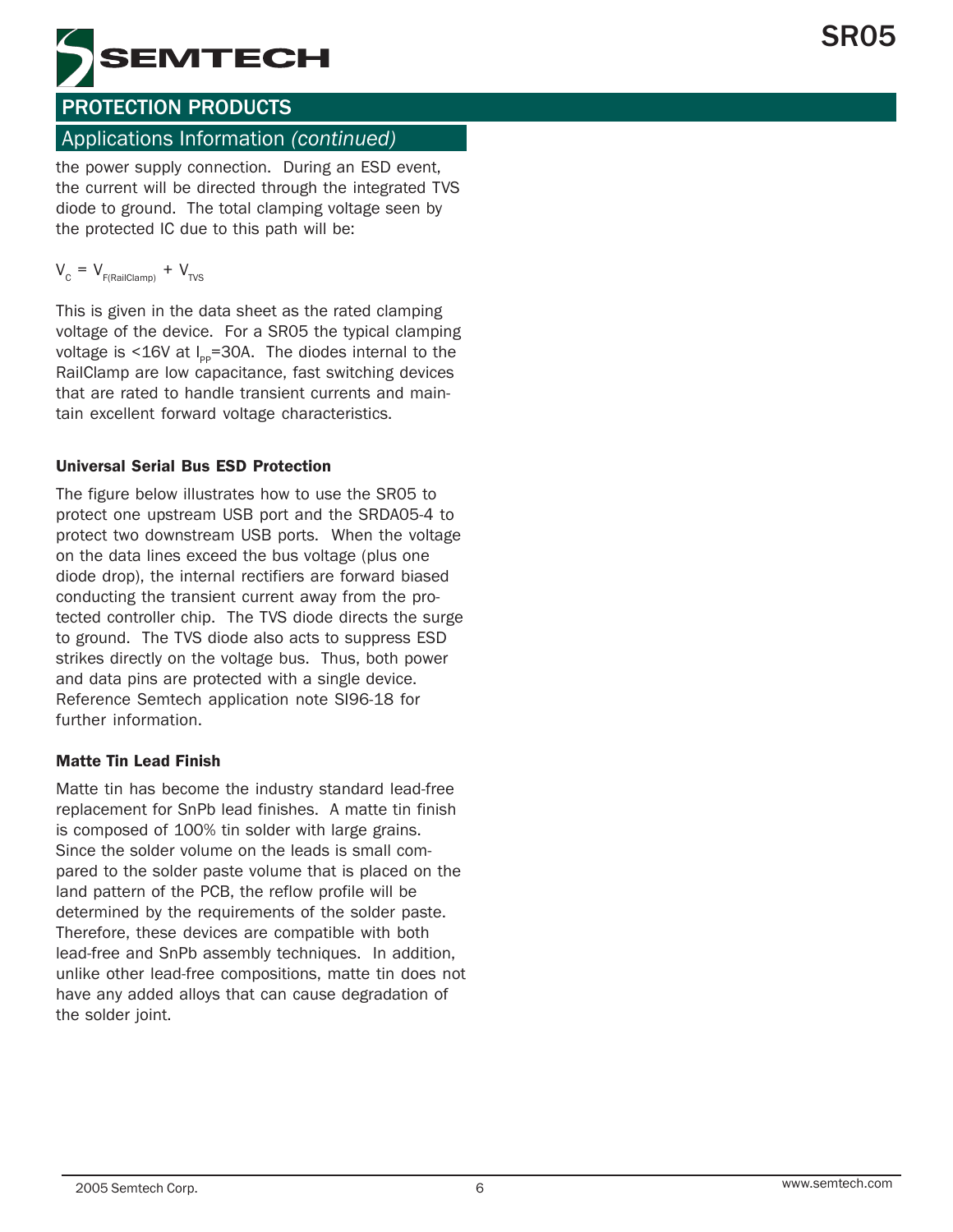

### Typical Applications



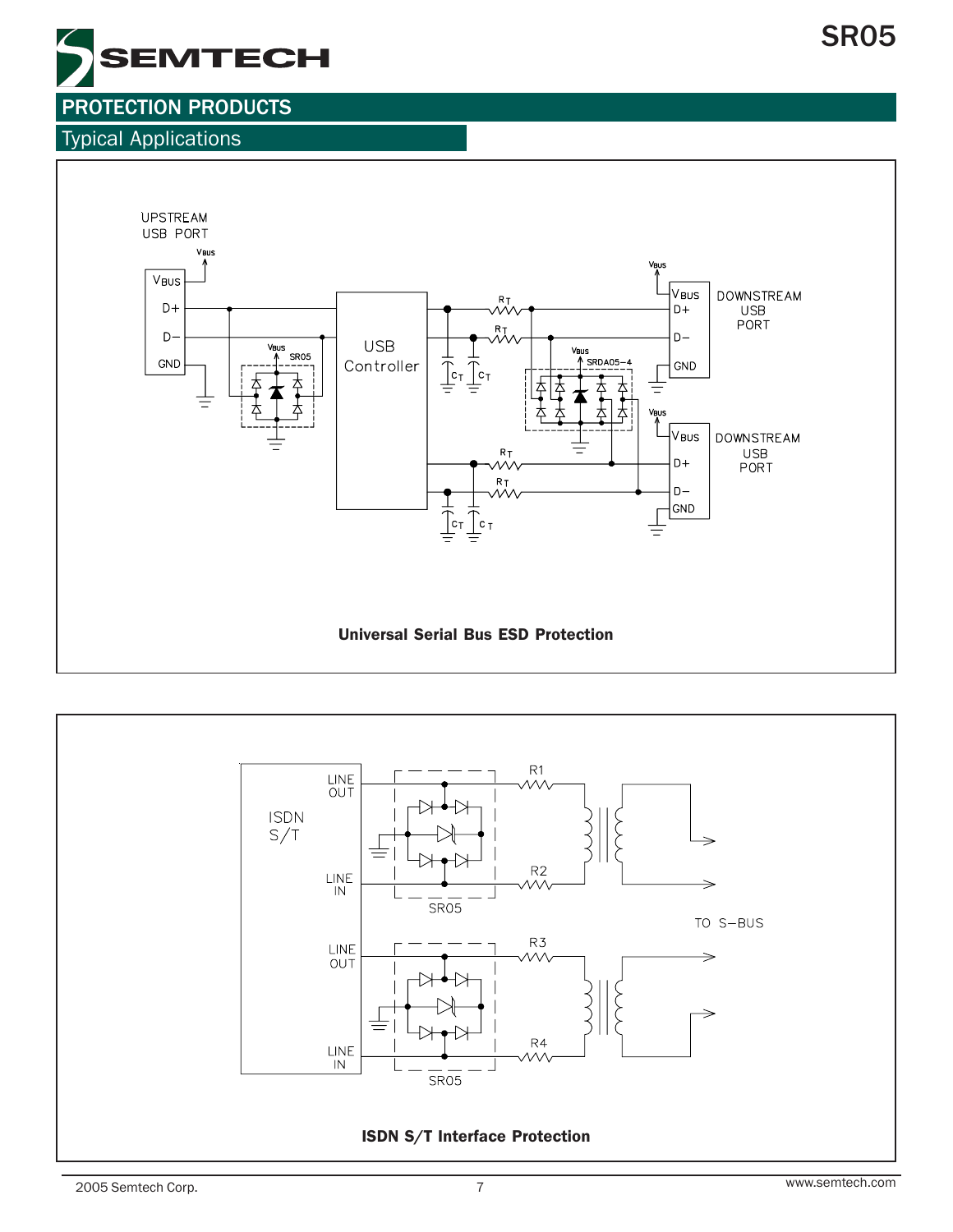0.51 0.20 2.64

1.20 1.40

MAX 0.15 1.22

# PROTECTION PRODUCTS

## Outline Drawing - SOT-143

**EMTECH** 



NOTES:

- 1. CONTROLLING DIMENSIONS ARE IN MILLIMETERS (ANGLES IN DEGREES).
- 2. DATUMS  $\left\vert \text{-A-}\right\vert$  AND $\left\vert \text{-B-}\right\vert$  to be determined at datum plane $\left\vert \text{-H-}\right\vert$
- 3. DIMENSIONS "E1" AND "D" DO NOT INCLUDE MOLD FLASH, PROTRUSIONS
- OR GATE BURRS. 4. REFERENCE JEDEC STD TO-253, VARIATION D.

# Land Pattern - SOT-143